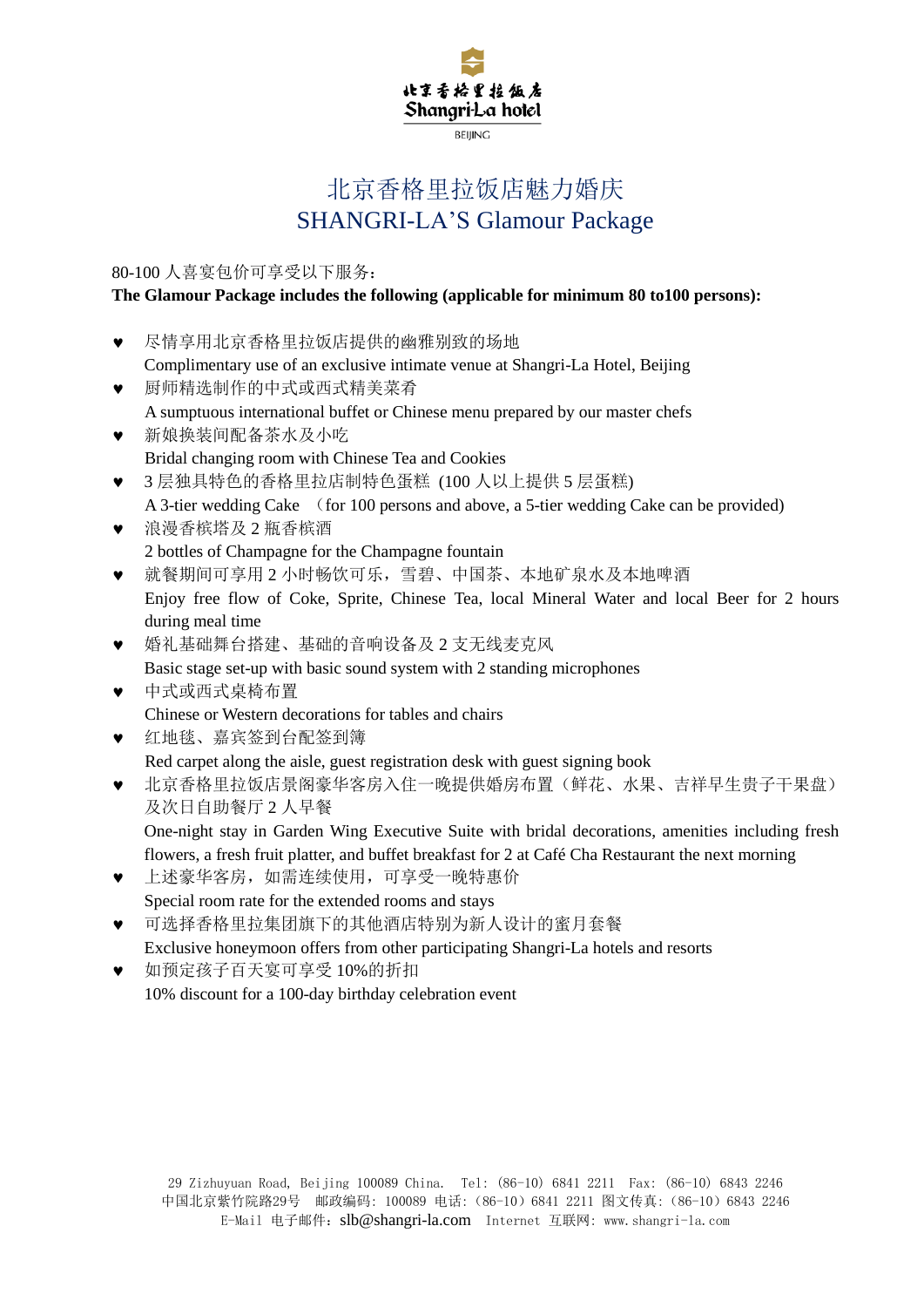

- 享用一桌(限 10 人)试餐一次 (仅限 100 人以上喜宴) One-time complimentary pre-wedding food sampling for a maximum of 10 persons (applicable only for guaranteed 100 persons and above)
- 为新郎新娘体验"气" Spa 的足部舒缓按摩一次 45 分钟 (仅限确认 100 人以上的喜宴) Complimentary one time Foot Relaxing Massage for 45 minutes at Chi, The Spa for the bride and groom
- 为新郎新娘提供 1 周年纪念日入住北京香格里拉饭店景阁双人豪华客房一晚赠送鲜花、水果及 次日自助餐厅 2 人早餐(需 30 桌及以上确认付费可享用) Complimentary one-night stay in a Garden Wing Deluxe Room on the first wedding anniversary for the bridal couple including flowers, fruit platter and buffet breakfast for 2 persons at Café Cha Restaurant the next morning (applicable only for a minimum of 30 actual tables and above)

## 每位人民币 **888** 元

垂询及预定, 请致电 86-10-8882 6767 / 6720, 邮箱[events.slb@shangri-la.com](mailto:events.slb@shangri-la.com)

29 Zizhuyuan Road, Beijing 100089 China. Tel: (86-10) 6841 2211 Fax: (86-10) 6843 2246 中国北京紫竹院路29号 邮政编码: 100089 电话:(86-10)6841 2211 图文传真:(86-10)6843 2246 E-Mail 电子邮件:[slb@shangri-la.com](mailto:slb@shangri-la.com) Internet 互联网: www.shangri-la.com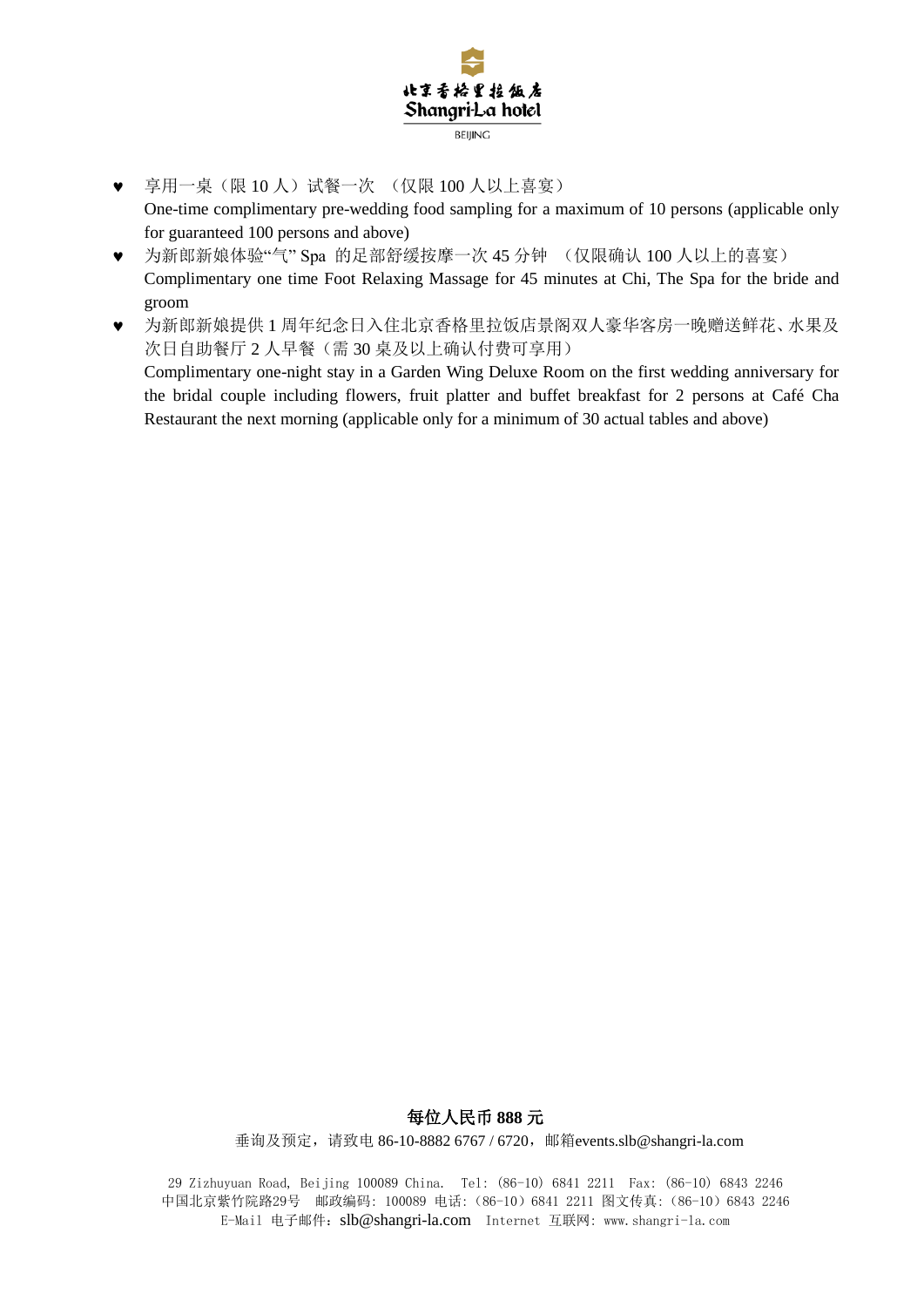

**BEIJING** 

### 魅 力 婚 宴 菜 单 **1 Glamour Wedding Menu 1**

(金玉满堂)香宫一品拼盘 (鸭卷、中华海藻丝、泡椒鲶鱼皮、卤水金钱肚、樱花海蜇头) Shang Palace Appetiser Combination Platter

> (共偕白首)茄汁大明虾 Braised Tiger Prawns in Tomato Sauce

(金童玉女)X.O 酱象拔蚌炒花枝 Stir-fried Geoduck and Cuttlefish in XO Sauce

(美满婚姻)红枣花胶炖竹丝鸡 Double-boiled Chicken with Chinese Dates and Fish Maw

(早定良缘)翡翠花菇扒鲍片 Braised Sliced Abalone with Black Mushrooms and a Green Vegetable

> (如鱼得水)清蒸老虎斑 Steamed Tiger Garoupa Fish

(鸾凤和鸣)脆皮风沙鸡配脆秋葵 Deep-fried Crispy Chicken "Feng Sha" Style with Okra

(情比金坚)姜葱爆南美参 Braised Sea Cucumber with Leeks and Ginger

> (早生贵子)鲍汁松板牛肋肉 Braised Beef Ribs in Abalone Sauce

(金枝玉叶)金汤扒时蔬 Sautéed Seasonal Vegetables in Superior Soup

> (情意绵绵)幸福焖伊面 E-Fu Noodles with Oyster Sauce

(百年好合)鲜百合红豆沙 Red Bean Soup with Fresh Lily

> (合家欢聚)合时生果盘 Fresh Fruit Platter

#### 人民币 **888** 元**/**每位 **RMB888 net per person**

29 Zizhuyuan Road, Beijing 100089 China. Tel: (86-10) 6841 2211 Fax: (86-10) 6843 2246 中国北京紫竹院路29号 邮政编码: 100089 电话:(86-10)6841 2211 图文传真:(86-10)6843 2246 E-Mail 电子邮件:[slb@shangri-la.com](mailto:slb@shangri-la.com) Internet 互联网: www.shangri-la.com